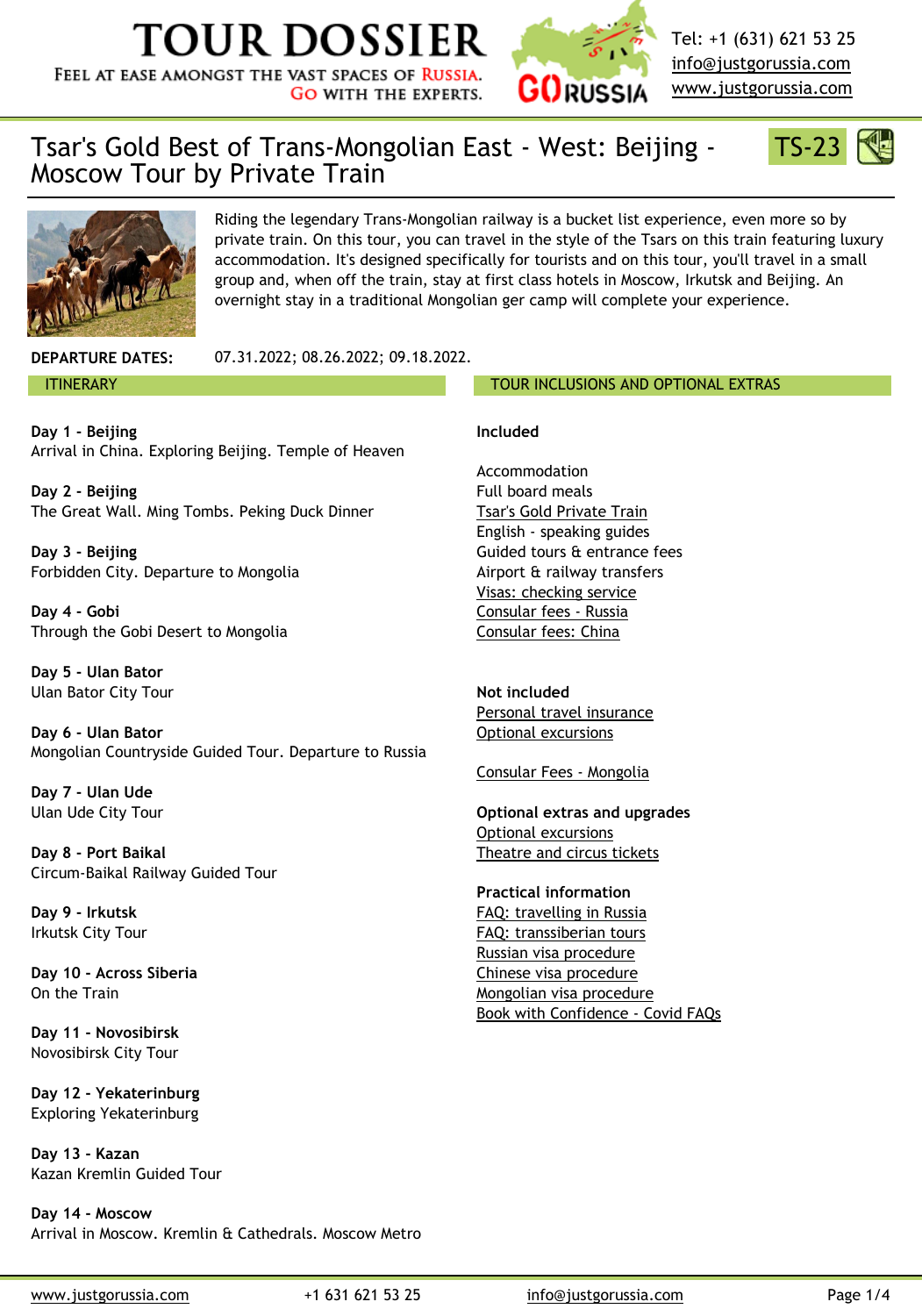| 08/26/2022 - 09/09/2022 | \$9295 |  |
|-------------------------|--------|--|
| 09/18/2022 - 10/02/2022 | \$9295 |  |

### **NOSTALGIC - 2 BERTH PACKAGE**

| <b>Dates</b>            | <b>Tour Price</b> |  |
|-------------------------|-------------------|--|
| 07/31/2022 - 08/14/2022 | \$12395           |  |
| 08/26/2022 - 09/09/2022 | S12395            |  |
| 09/18/2022 - 10/02/2022 | \$12395           |  |

### **BOLSHOI - 2 BERTH PACKAGE**

| <b>Dates</b>              | <b>Tour Price</b> |  |
|---------------------------|-------------------|--|
| 07/31/2022 - 08/14/2022   | S15995            |  |
| $08/26/2022 - 09/09/2022$ | S15995            |  |
| 09/18/2022 - 10/02/2022   | S15995            |  |

# **BOLSHOI PLATINUM - 2 BERTH PACKAGE**

| <b>Dates</b>              | <b>Tour Price</b> |  |
|---------------------------|-------------------|--|
| 07/31/2022 - 08/14/2022   | \$17995           |  |
| $08/26/2022 - 09/09/2022$ | \$17995           |  |
| 09/18/2022 - 10/02/2022   | S17995            |  |

## ALTERNATIVE TOURS AND TAILOR-MADE ARRANGEMENTS

In addition to organized group tours, we also offer individual trips. This could be an entirely arrangement or an extension to a regular "Go Russia" trip. Whether you would like to travel i the group of your friends or colleagues, we can help to realise your holiday plans. Depending either comfort or budget, we can help you to design the ideal itinerary and provide the optir Please contact us for a quote.

Based on your chosen tour we believe you might be interested in alternative trips listed belo

> Best of Trans-Mongolian: Moscow - Yekaterinburg - Irkutsk - Baikal - Mongolia - Beijing (TSdays

> Trans-Mongolian East-West: Beijing - Ulan Bator - Baikal - Yekaterinburg - Moscow - St. Pet \$3,595, 20 days

> Naadam Trans-Mongolian: Moscow - Yekaterinburg - Irkutsk - Baikal - Mongolia Naadam - Be 20 days

> Tsar's Gold Best of Trans-Mongolian: Moscow - Beijing by Private Train (TS-22), Price from !

#### INFORMATION ABOUT VISAS

Go Russia provides assistance in processing visas and visa fees are included in the cost of most

www.justgorussia.com +1 631 621 53 25 info@justgorussia.com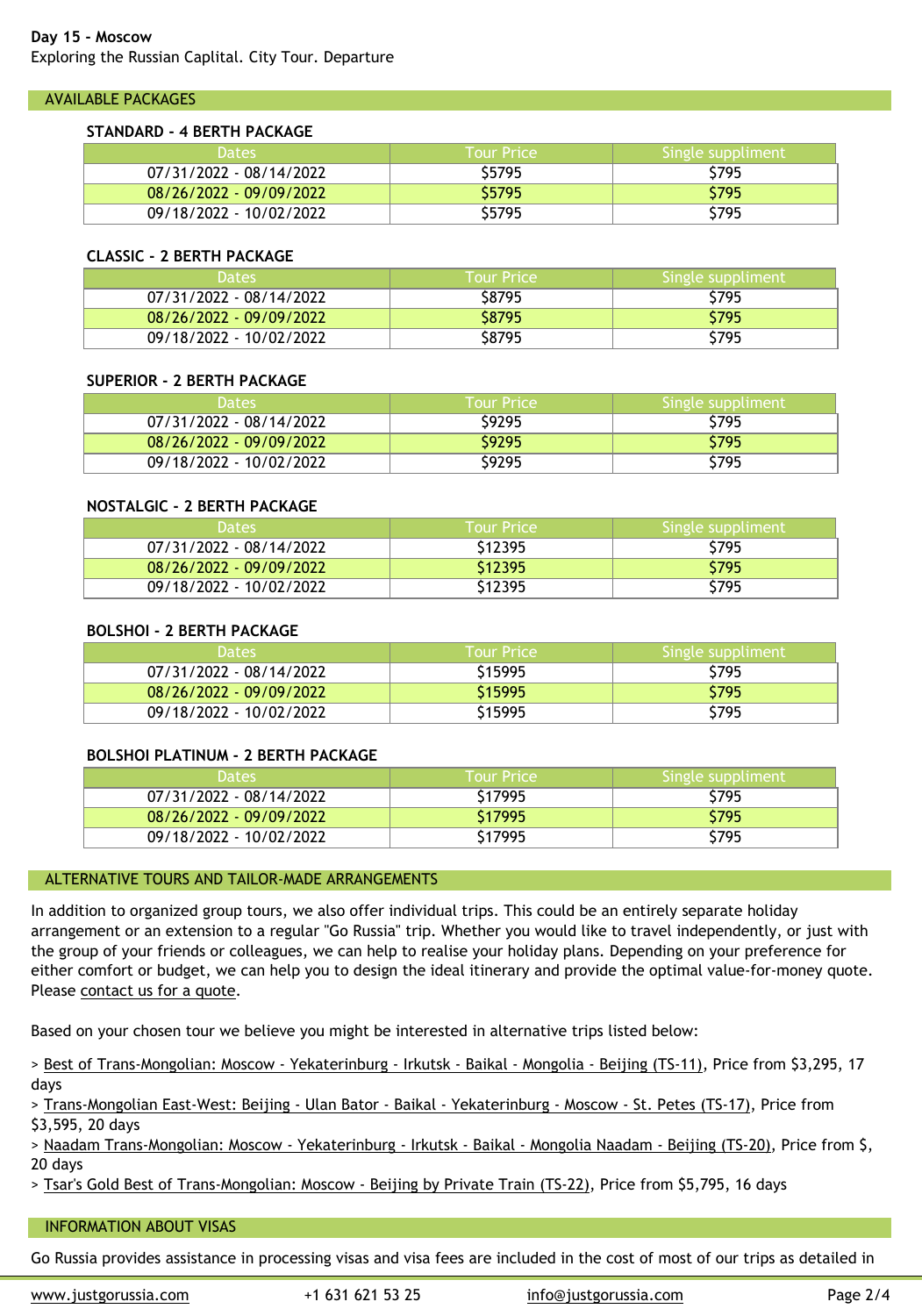You can read more information about visa and application forms on our website: www.justgorussia.com/us/visa\_services.html

#### HOW TO BOOK

# **Step 1 - Choose Your Holiday & Departure Dates**

It is important that you choose a trip that is well suited to your interests, capabilities and ex first hand experience of a range of Go Russia holidays and will be happy to talk to you about you to assess its suitability. We also recommend that you read the descriptions of the relevant information about our services, booking conditions, and trip dossiers carefully. Once you know as well as your departure dates, you can start your booking.

# **Step 2 - Complete the Booking Form**

**Online:** log on to www.justgorussia.com and open the tour you wish to book and click "Book more personalised and relevant experience in all your contact with Go Russia, when you book register on our system. Once registered you can retrieve your bookings, brochure requests, let newsletter subscriptions, passenger and emergency contact details, submit special dietary re receipts, download trip documents.

**Email:** alternatively, you can book your tour per email - info@justgorussia.com, or

**Phone:** call us on **[+1 \(631\) 621 53 25](http://www.justgorussia.com/us/visa_services.html)**

When booking by email or over the phone please confirm your personal details (full name and address) departure date, package type (hotel / cabin category), and available upgrades.

#### **Step 3 - Confirmation of your booking**

On receipt of your booking form, we will make any necessary reservations for you and send y including the flight details, and additional information about your destination: advice on visa take. The invoice will also show you the exact due date of the payment.

#### **Step 4 - Payment**

Please note, if your departure date is more than 56 days you will need to pay the deposit, where cost of the flight [\(if applicable\), plus 10%](https://www.justgorussia.com/us/quick_trip_finder.html) of the land-only arrangements (minimum \$250) per The outstanding payment must be made 56 days prior to departure. If you book less than 56 payment must be made at the time of your booking. You can make your payment by bank transfer or credit card (2 surcharge applies for credit card payments). You will find all relevant payment details in you

www.justgorussia.com +1 631 621 53 25 [info@jus](mailto:info@justgorussia.com)tgorussia.com Page 3/4